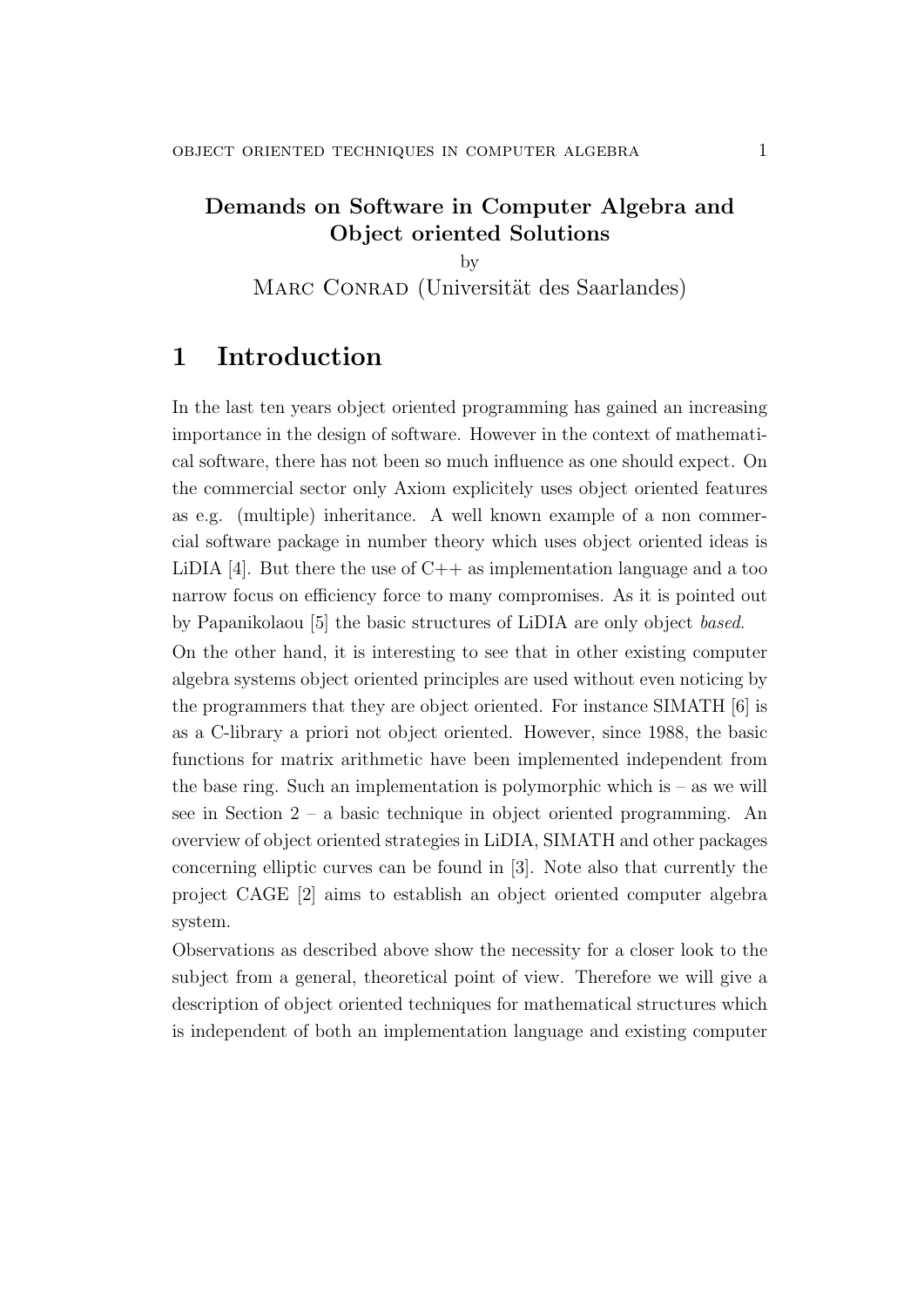| $\mathbf{Q}(\alpha)$                           |                                      |
|------------------------------------------------|--------------------------------------|
| implementation                                 | interface                            |
| data: $f(x), \ldots$                           | methods:                             |
| algorithms: compute                            | return generating polynomial         |
| $[\mathbf{Q}(\alpha):\mathbf{Q}]$ by $\deg(f)$ | return $[{\bf Q}(\alpha) : {\bf Q}]$ |
|                                                |                                      |

Figure 1: An object algebraic number field

algebra packages.

To find an abstract definition of an object oriented concept is not so easy as one would expect. Most treaties relate to a specific language as  $C_{++}$  or Java and ignore concepts which are difficult to implement in this language. A quite comprehensive, language independent description, can be found in [1]. Unfortunately, in this book there are almost no examples concerning mathematical structures. So, we describe in Section 2 the most important terms objects, methods, inheritance, overriding and polymorphism in giving mathematical examples.

Having answered the question on what object oriented techniques are, we discuss in Section 3 why these techniques are useful. We give there an overview on the demands on software in computer algebra as they are formulated in [5] and show how object oriented programming meets the requirements of these demands.

# 2 Description of object oriented techniques

In this chapter we will illustrate the main elements of object oriented programming by giving examples coming from mathematical structures, especially fields and polynomials.

Note that these examples are not intended to be complete concepts. On the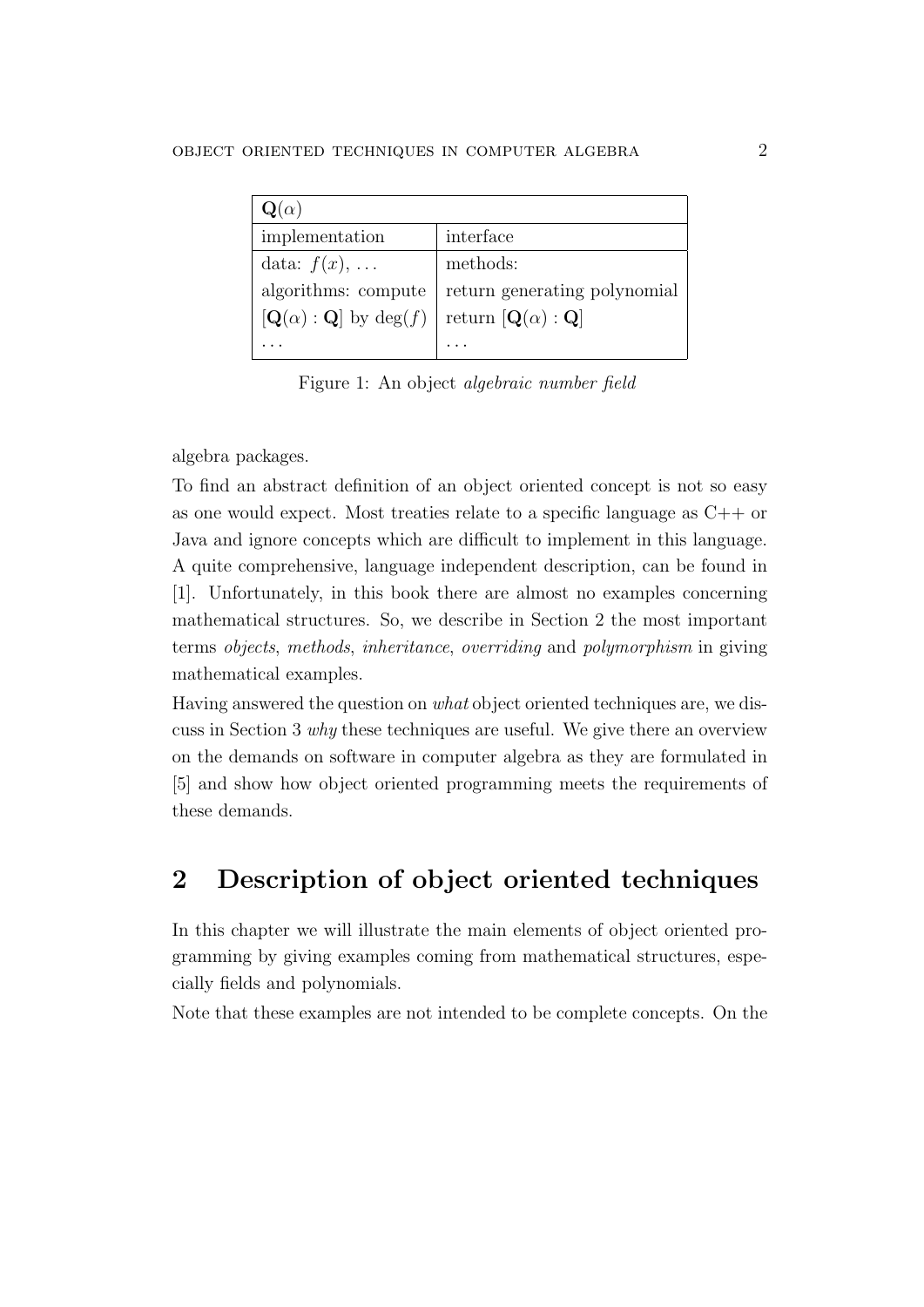contrary, they have been kept simple in order to point out the main ideas. A complete concept concerning elliptic curves can be found in [3].

#### 2.1 Objects and Methods

The basic idea in object oriented programming is the idea of having objects which communicate with each other by invoking methods. At least one of the methods is used to construct the object. We call such a method a constructor of the object.

For instance an object *algebraic number field*  $\mathbf{Q}(\alpha)$  may be constructed by an irreducible polynomial  $f(x)$  which is the minimal polynomial of  $\alpha$ . A method of  $\mathbf{Q}(\alpha)$  which gives the degree  $[\mathbf{Q}(\alpha):\mathbf{Q}]$  will invoke a method of the object  $f(x)$  which returs deg(f).

Each object has two faces: the interface and the implementation. The interface contains the methods and is accessible to the intended user whereas the implementation remains hidden.

So, in the example of  $\mathbf{Q}(\alpha)$  we focus not how the object algebraic number field is internally represented or how its methods are actually performed, but which methods are appropriate do describe an algebraic number field. For instance a method which returns the generating polynomial  $f(x)$  of the field would mostly be implemented in simply reading out the polynomial which is stored as data of the field. But an algebraic number field could also be constructed by the information that it is the splitting field of a (not necessarily irreducible) polynomial  $g(x)$ . Then the method which computes  $f(x)$  will be more complicated.

### 2.2 Inheritance

"An object  $B$  inherits from an object  $A$ " means that the methods of  $A$  are also available in  $B$ . In addition  $B$  may have new methods. We say also that B is derived from A. For instance an object abelian number field may inherit the methods from the object *algebraic number field*. The abelian number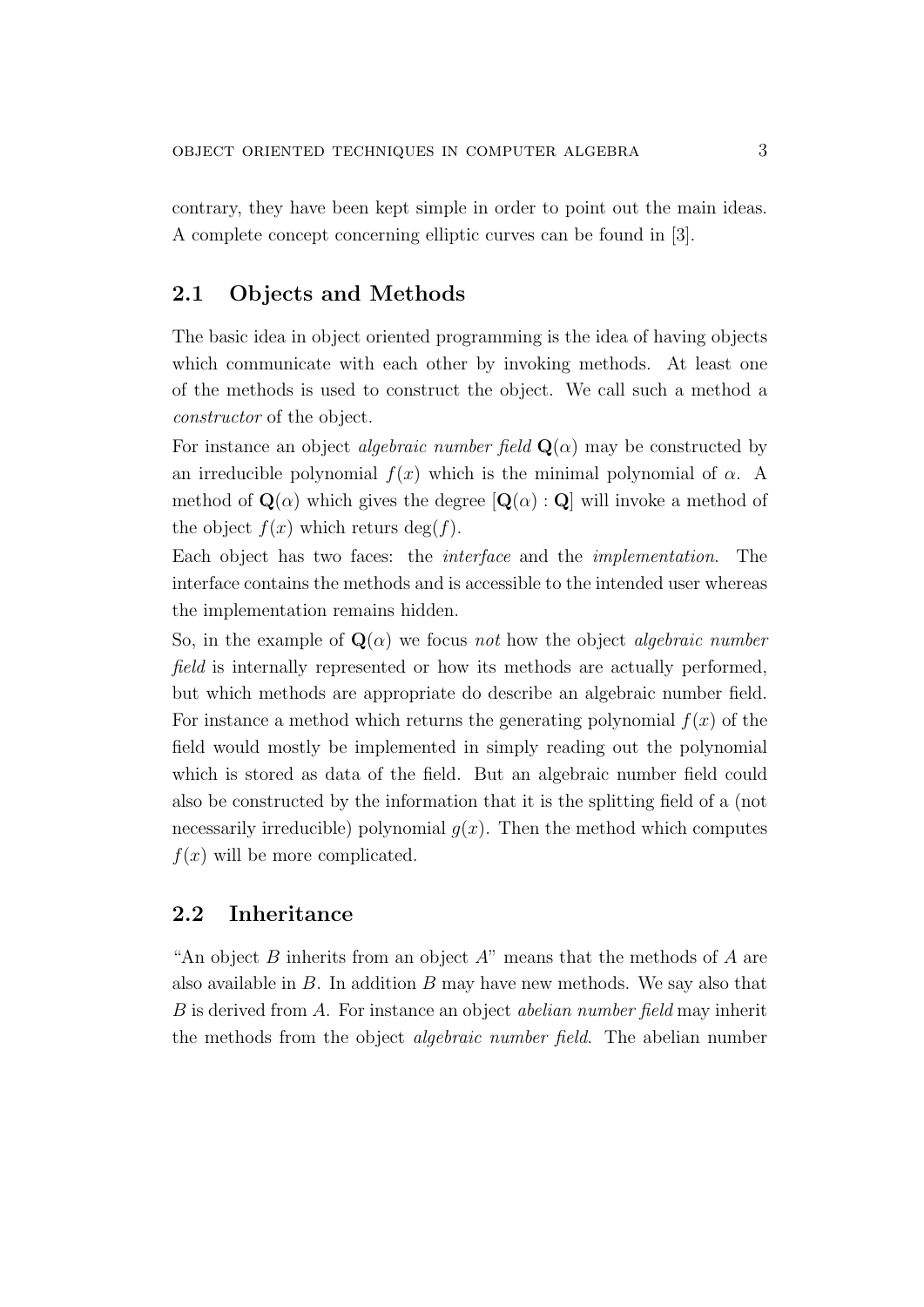

Figure 2: An object hierarchy of algebraic number fields.

field  $F_{ab}$  then might have as a new method the minimal cyclotomic field from which  $F_{ab}$  is a subfield. A collection of objects which are connected by inheritance is called an object hierarchy. Figure 2 shows such an hierarchy which realizes algebraic number fields.

The connection between objects can also be described as an "is a" relationship. B inherits from A means that B is an A. So, an abelian number field is a number field and a cyclotomic and quadratic field are both abelian number fields and therefore number fields.

A derived object may obtain additional constructors. There is no canonical way to construct an abelian number field by an integer. But for instance the construction of a cyclotomic field by an integer  $n$  could mean to construct the n-th cyclotomic field whereas the construction of a quadratic field by an integer n may lead to the field  $\mathbf{Q}$ √  $\overline{n}).$ 

The concept of *multiple inheritance* enables an object B to inherit methods from two objects A and A'. In our example an object  $\mathbf{Q}(i)$  could be a subclass of both the quadratic and the cyclotomic number field. In general, multiple inheritance often leads to subtle programming problems. E.g. note that  $\mathbf{Q}(\zeta_n)$  and  $\mathbf{Q}(\sqrt{D})$  can have methods with the same name and different meanings. For a detailed discussion see [1].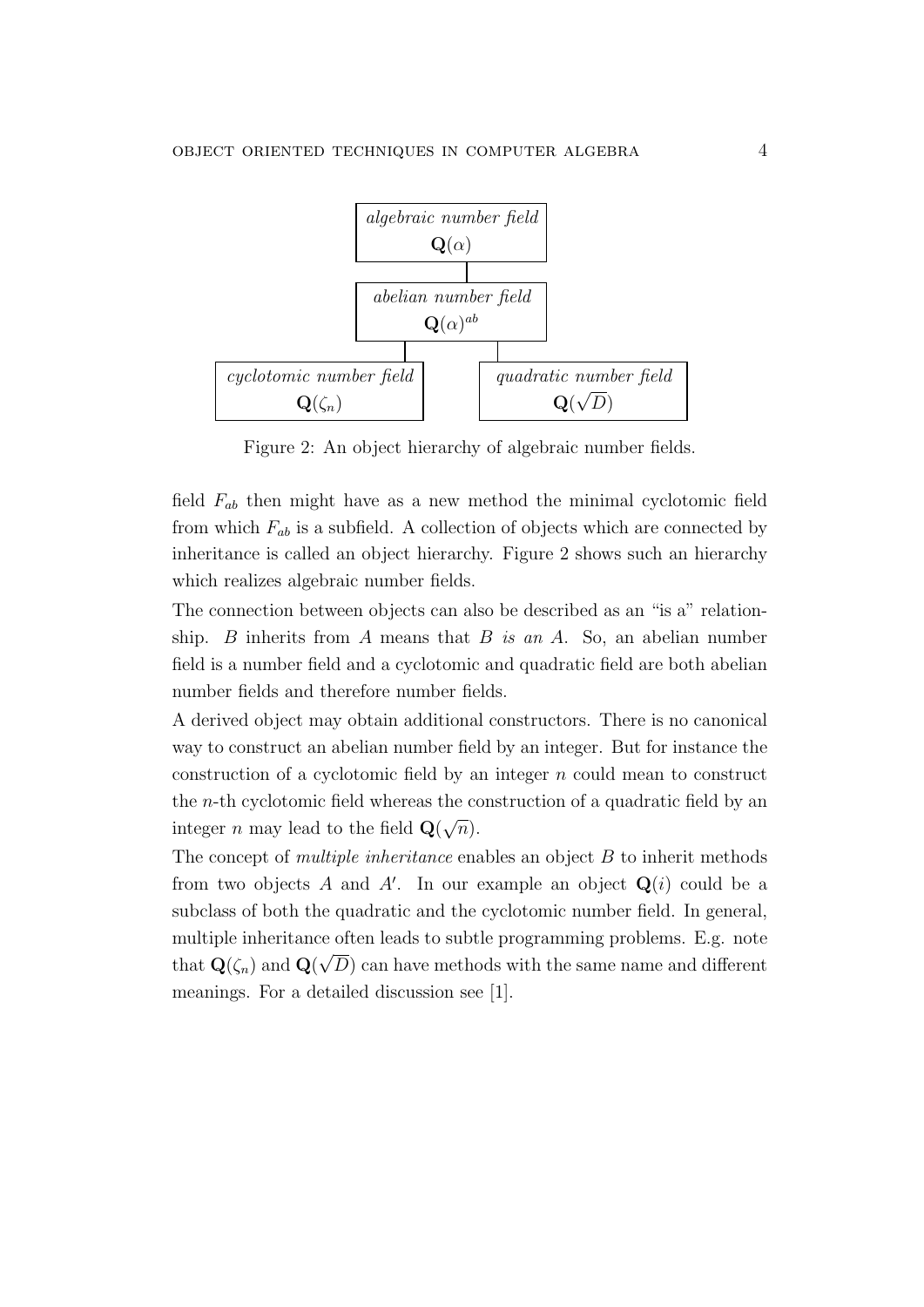

Figure 3: Deferred and implemented methods.

#### 2.3 Overriding Methods

An important concept in object hierarchies is the possibility to *override* methods. This means that an object may reimplement a method of its parent class. We give three examples which show where overriding occurs and illustrate why it is necessary.

Concrete implementations in abstract data types: Suppose we have an object hierarchy as in Figure 3 where the abstract field  $F$  is inherited by other fields. The field  $F$  may have e.g. a method which provides the multiplication of field elements and a method which returns the 1 of the field. These methods of  $F$  cannot have an implementation (or alternatively, they have a trivial implementation returning an error value), as only their existence is known. Methods which are available but not implemented are called deferred methods. However, the deferred methods of the abstract field can be used to perform other arithmetical operations e.g. to implement a powering method which computes  $a^n$  for  $a \in F$  and  $n \in \mathbb{N}$ .

A concrete field as the finite field  $\mathbf{F}_q$  or the algebraic number field  $\mathbf{Q}(\alpha)$  needs to override the deferred methods. By inheritance the other methods are then immediately available.

Side effects of new methods: Suppose that the method in the object  $\mathbf{Q}(\alpha)$ (in the hierarchy of Figure 2) which returns  $f(x)$  is implemented by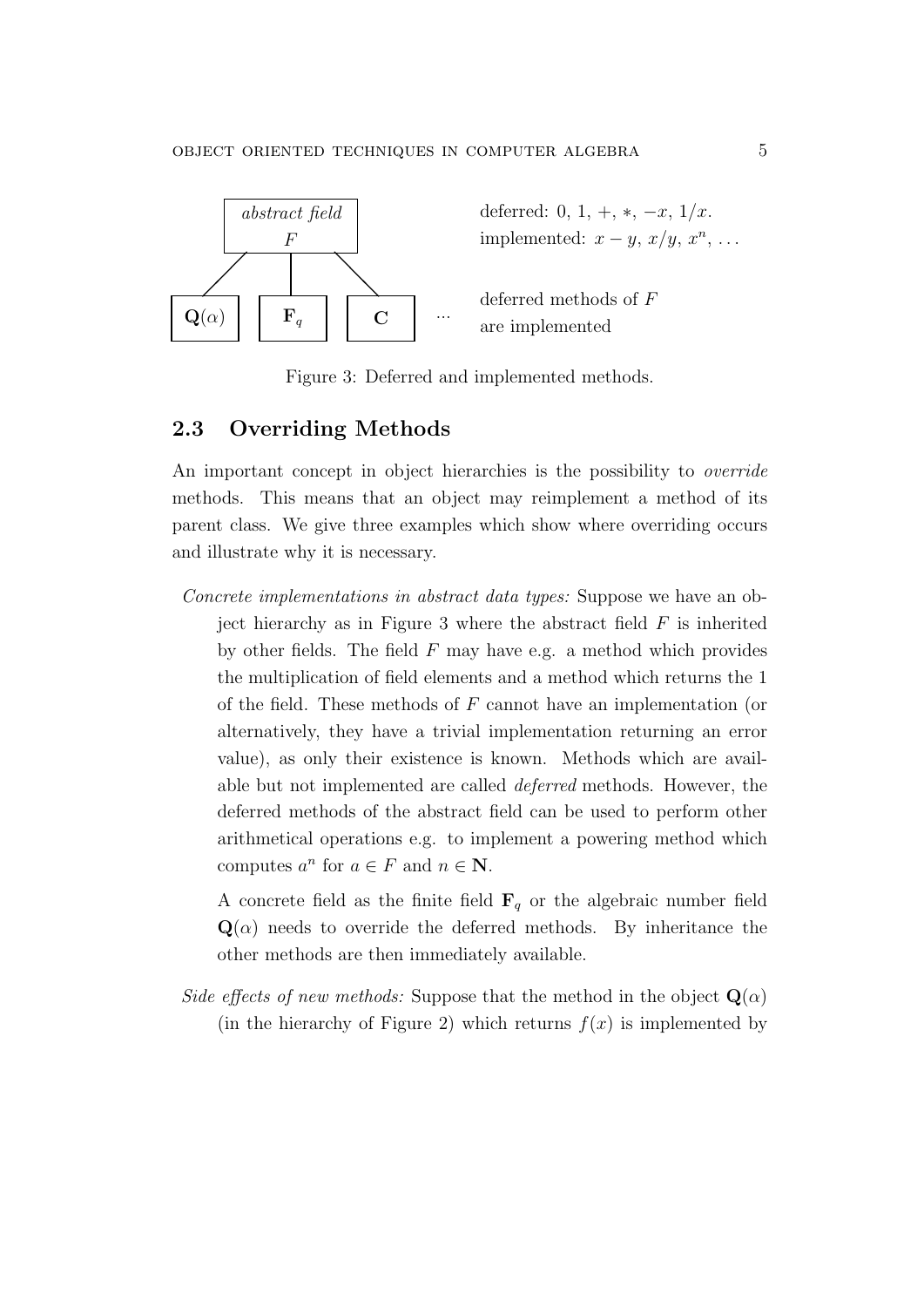simply reading out the defining polynomial from data. In the derived objects  $\mathbf{Q}(\zeta_n)$  and  $\mathbf{Q}(\zeta_n)$ √  $\overline{n}$ ) this method has to be reimplemented since these fields can be also defined by the integer  $n$ .

*Performance improving:* The multiplication routine in  $\mathbf{F}_q$  may be implemented as multiplication of two polynomials over  $\mathbf{F}_p$  and the reduction modulo a polynomial which generates  $\mathbf{F}_q$ . In the case that  $q = p$  is a prime such an approach would cause much overhead. For the sake of efficiency it is therefore recommended to derive an object  $\mathbf{F}_p$  of  $\mathbf{F}_q$ which then overrides the multiplication of  $\mathbf{F}_q$  with a faster algorithm.

### 2.4 Polymorphism

According to [1] a polymorphic object is any entity such as a variable or a function argument that is permitted to hold values of different types during the course of execution. This allows the construction of structures which are related to a collection of objects with similar properties. Of special interest is the situation where a polymorphic reference represents an arbitrary object of a given hierarchy.

For instance we may construct an object *polynomial ring* over an arbitrary field using a polymorphic reference to the field hierarchy. Because this reference gives access to the arithmetic of the field, the basic functionalities of a polynomial ring as multiplication, addition etc. can be implemented directly.

A more sophisticated approach is needed to implement methods for which the algorithm is different depending on the field. An example for such a situation is the factorization of a polynomial into irreducible factors. The existence of such a factorization is independent of a field whereas the concrete factorization algorithms differ considerably (cf.  $\mathbf{C}[X]$ ,  $\mathbf{F}_p[X]$  and  $\mathbf{Q}[X]$ ). There are two main strategies to implement this:

(1) From the object polynomial ring we derive extra objects polynomial ring over complex numbers, polynomial ring over a finite prime field,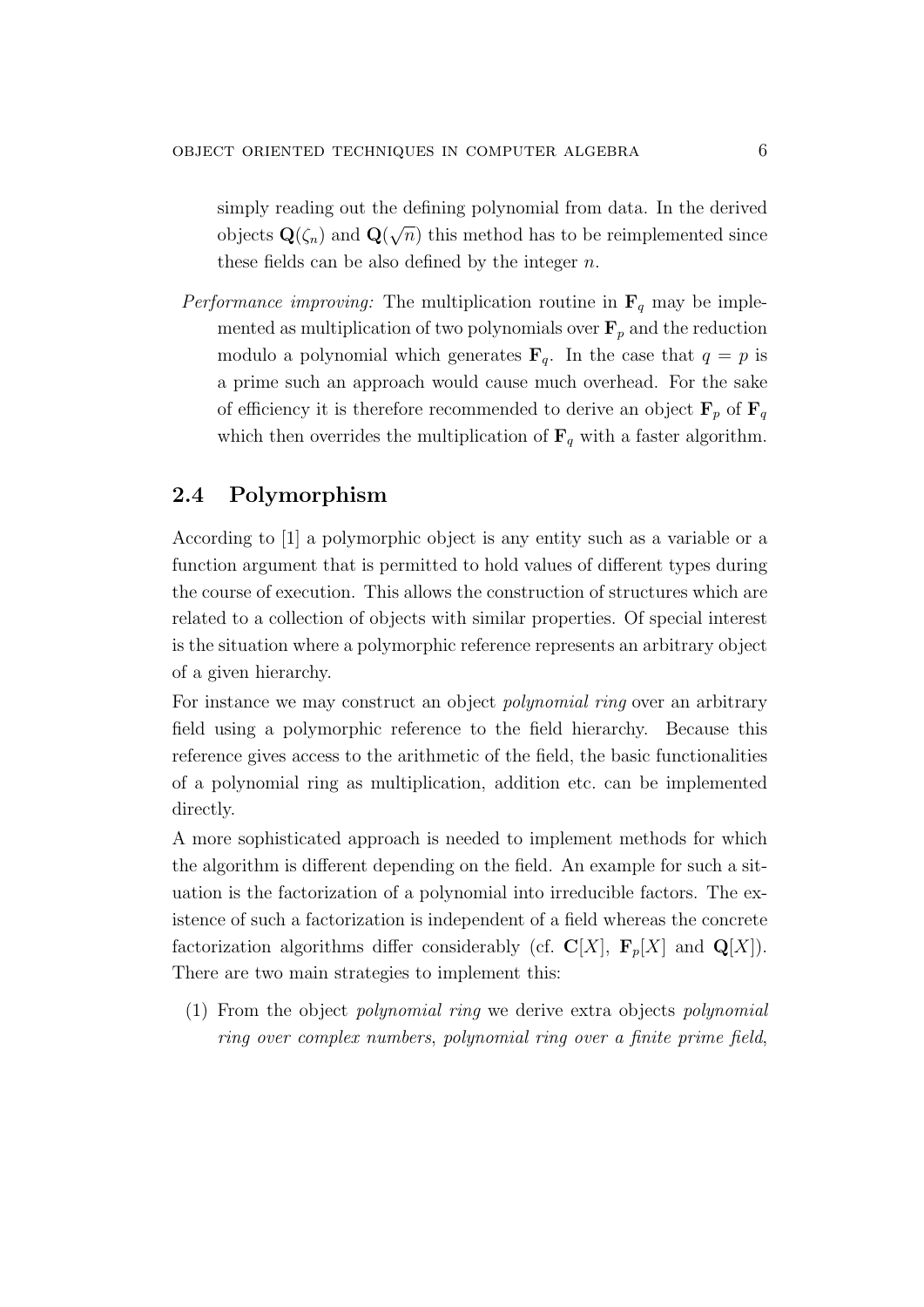

Figure 4: Multivariate polynomials by univariate polynomials.

etc. The unspecified object polynomial ring then defines the factorization as a deferred method which is overridden in the concrete objects.

(2) The method is fully implemented in the object polynomial ring switching between different fields. So, the type of the field has to be determined at run time. With this type information the appropriate algorithm can be called.

As a general rule one can say that type checking at compile time is more efficient then at run time. However the approach described in (1) has disadvantage of the necessity to define a lot of different objects with similar properties. Such a setting can make a concept unwieldy and difficult to handle. A good object oriented design will always be a compromise between the use of run type decisions and defining new objects.

Another example which documents the power of polymorphism is the hierarchy described in Figure 4. An object univariate polynomial ring inherits from a general object *ring* which is a parent class of *field*. As the reference in the object *univariate polynomial ring* is polymorphic it can contain itself a reference to another instance of univariate polynomial ring. This leads recursively to a multivariate polynomial over a field. So, we can use multivariate polynomials without explicitely implementing them.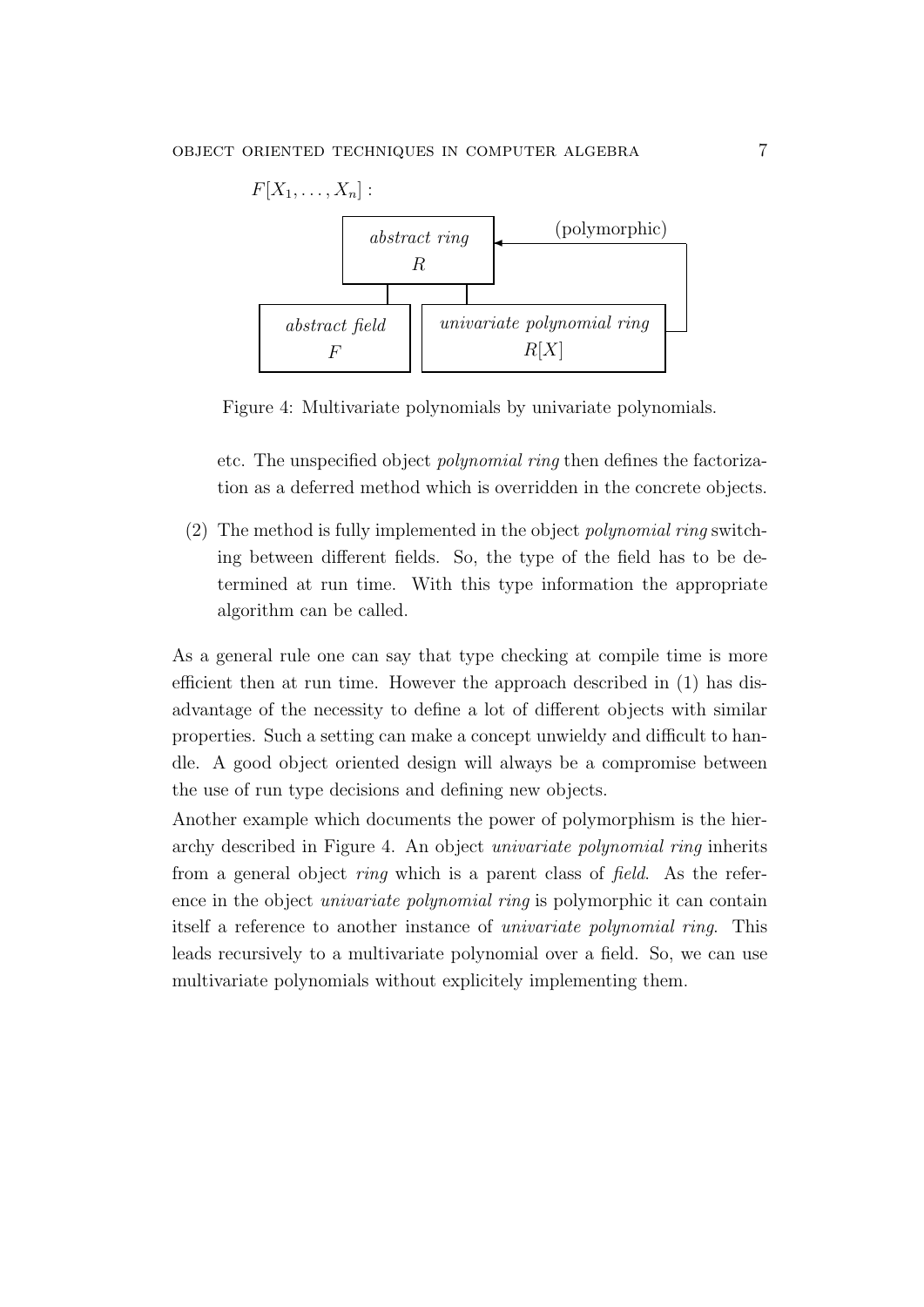## 3 Advantage of object oriented techniques

In Section 2 we have described object oriented techniques. Now, we will show why these techniques should be used. In [5] the demands on software in computer algebra are formulated. We give here a description of these demands and illustrate that object oriented structures meet the requirements of these demands.

1. Efficiency: Because managing of objects hierarchies is time consuming, efficiency is the most common argument against object oriented programming. There are two main arguments against this. First, the need for efficiency is not only given for running a program but also for developing and using a program. The advantage of well structured classes and the possibility of code reuse usually more then make up for any small losses in efficiency.

In addition, time critical methods can be overridden in a derived object. For instance a method for adding points on an elliptic curve over a (polymorphic) field may be overridden for elliptic curves over a finite prime field since this case is important for cryptographic implementations. For other fields as e.g. number fields the time for performing the field arithmetic can overweight the time which is needed to handle the polymorphism.

- 2. Reuseability: The possibility to reuse code is one of the most powerful advantages of object oriented programming. The concept of inheritance enables the programmer to implement mathematical structures only once on the most abstract level. In the example of the field hierarchy this has the consequence that e.g. the powering function can be reused in each concrete field although there is only one implementation.
- 3. Adaptability: A software package in mathematics has to be up to date concerning the current state of research. Therefore there must be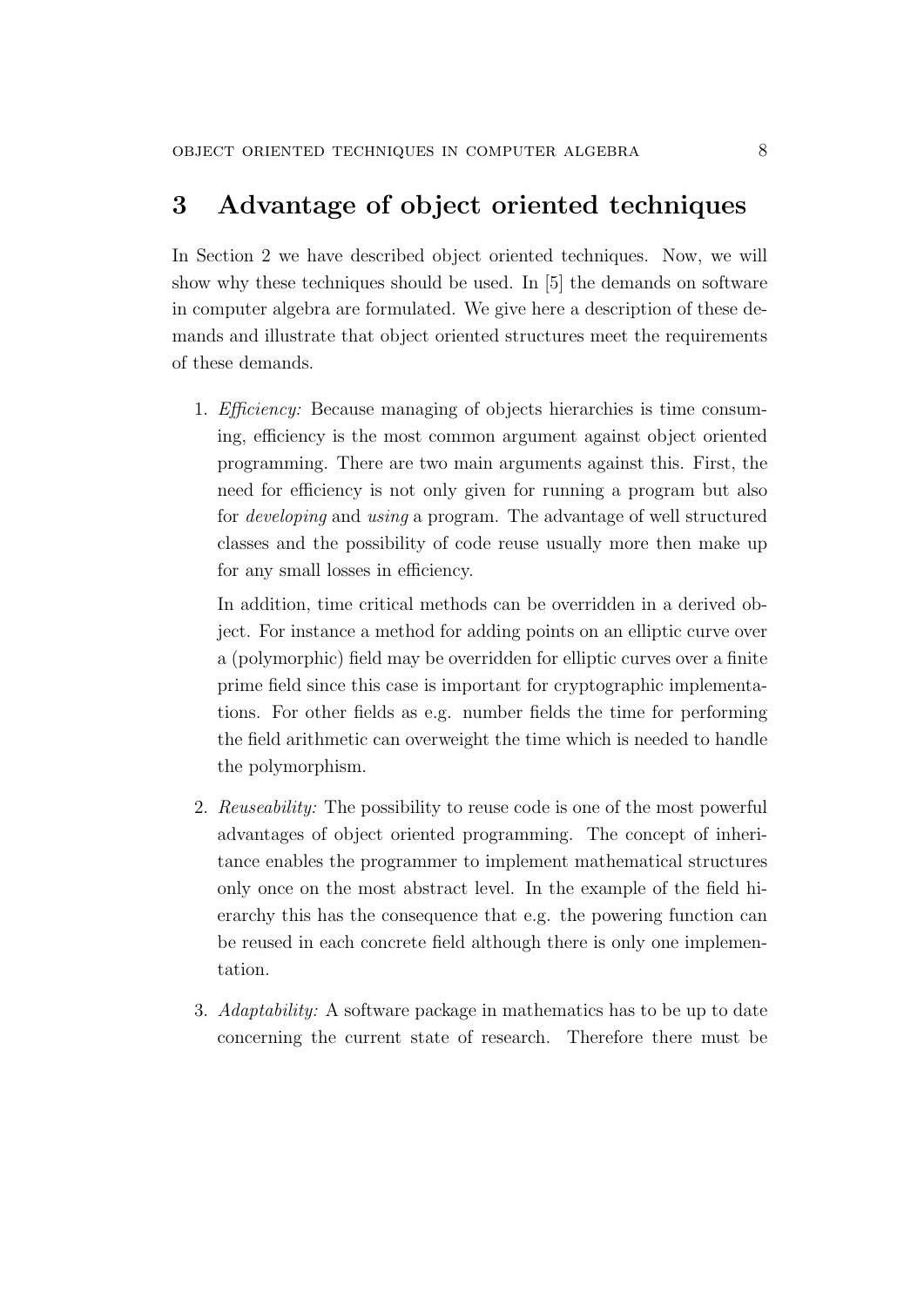the possibility to replace parts of systems. For instance, during the more then ten years long development of SIMATH [6] the basic integer arithmetic has been modified or replaced at least three times which was a difficult task to do. So, one cannot rely that there is a "best" integer arithmetic for all platforms and for all times. The same is true for other basic structures as memory management, aggregate types or data bases.

In an object oriented environment the objects are known to other objects only by their methods. The internal implementation is hidden and can therefore not be accessed by other objects. From this it follows that an object can safely be replaced by another one if the interface is the same. Note that this is successfully used in CAGE [2] and LiDIA [4] concerning the basic arithmetic.

4. Extensibility: Of course it is always possible to derive new objects from existing objects or to introduce new objects. This is even easier since existing code can be used. If there is for instance a need to work with an algebraic extension of a p-adic field  $\mathbf{Q}_p(\alpha)$  we have only to override the basic routines of the abstract field in order to gain full performance, e.g. polynomial rings over  $\mathbf{Q}_p(\alpha)$ .

Beside this there is also the possibility to add new objects as new parent classes by moving the appropriate code from the child class. So, we may extend the field hierarchy by inserting a new object *ring* by moving the code for addition, multiplication etc. from the object field to ring and then deriving field from ring. Note that by this procedure the interface of field is not changed.

5. Portability: Because of the ongoing progress in hardware development it is of importance that a package does not depend on a special platform. In an object oriented environment all machine depended code can (and should) be encapsulated in special objects. So, when porting the software package to another machine, only these objects have to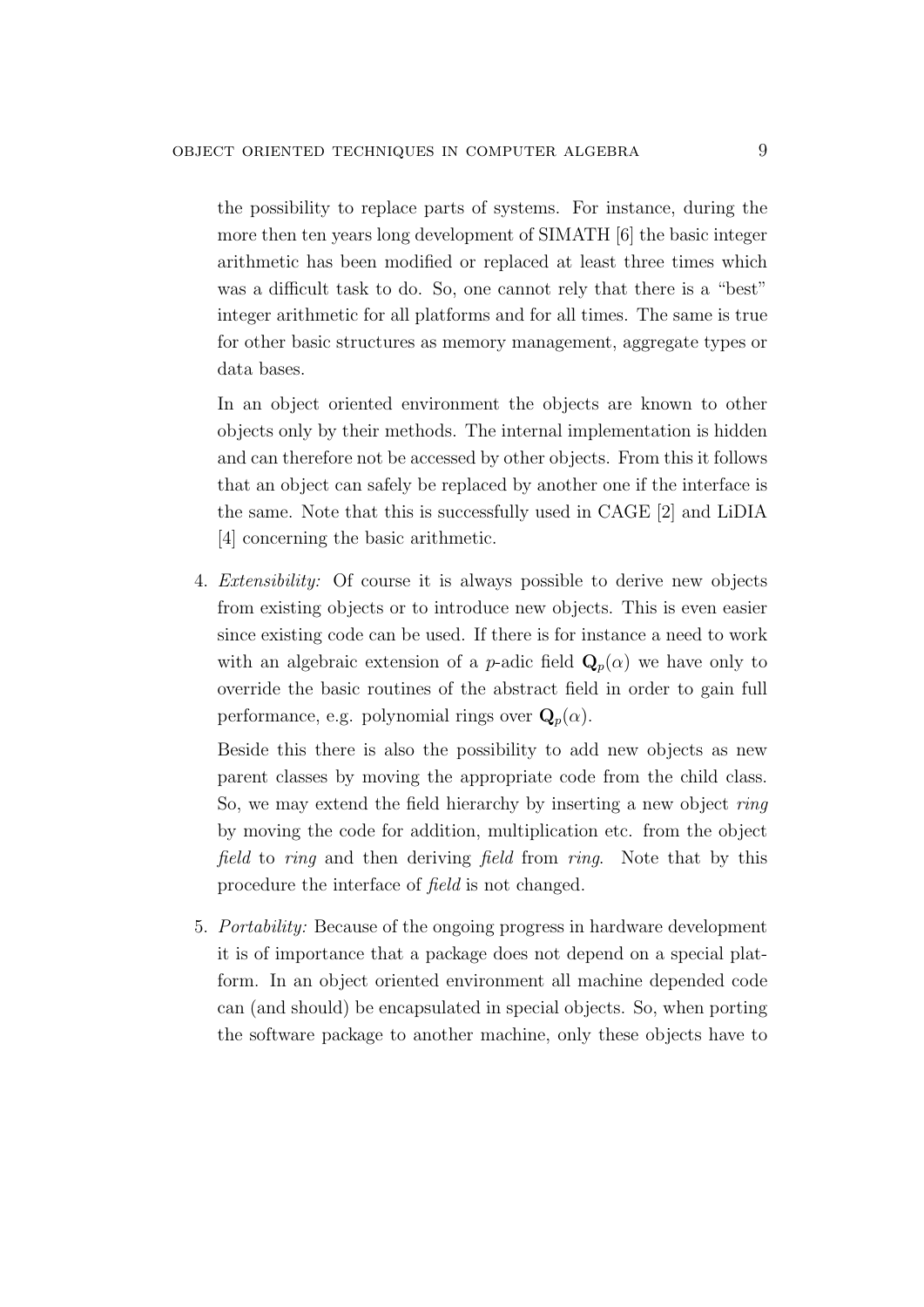be changed.

6. Reliability. This concerns the question how the used algorithms can be verified and how stable the system is. Because an object hierarchy gives a program more structure and because algorithms are usually defined on the abstraction level they belong to, it is easier to verify the code. Error situations as division by zero can be handled by calling methods of an "error object" which can be instructed to behave in a well defined way as to write an error message or to terminate the program.

Another aspect concerning reliability is that code fragments which are often accessed by many different structures are more reliable then code which is seldom called. In the example of the field hierarchy this means that if e.g. the abstract written powering method has been successfully used for finite fields it is very likely that the powering method for algebraic number fields will also be correct since the code is the same.

7. Simplicity: Perhaps the most important demand is that a program has to be simple to use. Concerning mathematical programming this means that the implemented structures have to follow the mathematical intuition. The examples in Section 2 show that inheritance and polymorphism are well suited for this task.

# References

- [1] T. Budd. An Introduction to Object-Oriented Programming. Addison-Wesley, 1998.
- [2] CAGE. Classes for Algebraic Geometry and Elliptic Curves, http://cage.math.uni-sb.de.